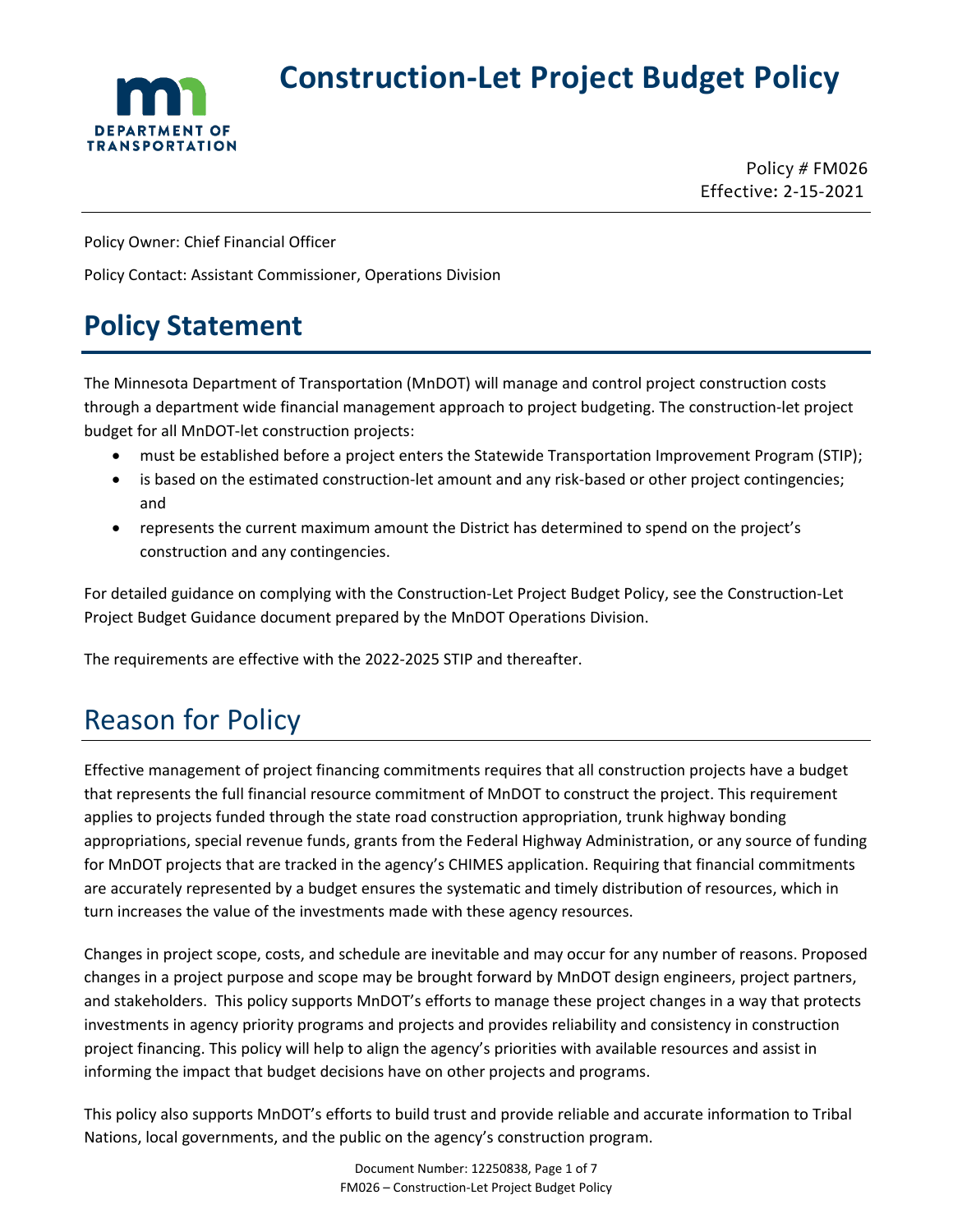# Applicability

All MnDOT employees must comply with this policy.

Key stakeholders affected by this policy include:

- Project Managers/Design Engineers
- District Engineers/Assistant District Engineers
- District Planners/Program Management
- MnDOT Finance and Budget Officers
- Operations Division
- CHIMES Coordinators
- Major Project Leadership Team
- Office of Transportation System Management
- Chief Financial Officer
- Senior Leadership
- MnDOT employees whose work involves budgeting, planning, designing, scoping, managing and reporting on MnDOT construction projects

## **Definitions**

### **Capital Highway Information Management Enterprise System (CHIMES)**

MnDOT's authorized source for project funding data. CHIMES is an application for tracking project funding details, targets and budgets, letting dates, and trunk highway capital performance indicators. Project data in CHIMES is used to produce Minnesota's State Transportation Improvement Program (STIP) for approval by the Federal Highway Administration and the Federal Transit Authority.

### **Cost Management**

The process for managing cost estimates by conducting reviews and approvals, communicating estimates, monitoring scope and project conditions, evaluating the impact of changes, and making estimate adjustments as appropriate.

### **Construction-Let Project Budget**

The total current funding commitment to the construction contract award of a project including project contingencies. The construction-let project budget must be easily identified within the Total Project Cost Estimate and reported in CHIMES. The construction-let project budget is set prior to the project entering the STIP and is based on cost estimates included in an approved Scoping Report. (See Construction-Let Project Budget Guidance.)

### **Major Project Leadership Team (MPLT)**

A committee consisting of MnDOT leaders authorized to consider and approve proposed project budgets on larger, complex, higher risk projects.

#### **Monte Carlo Simulation**

A broad class of computational algorithms that use probabilities and estimates of impact in repeated random sampling to obtain numerical estimates of financial impacts of identified project risks.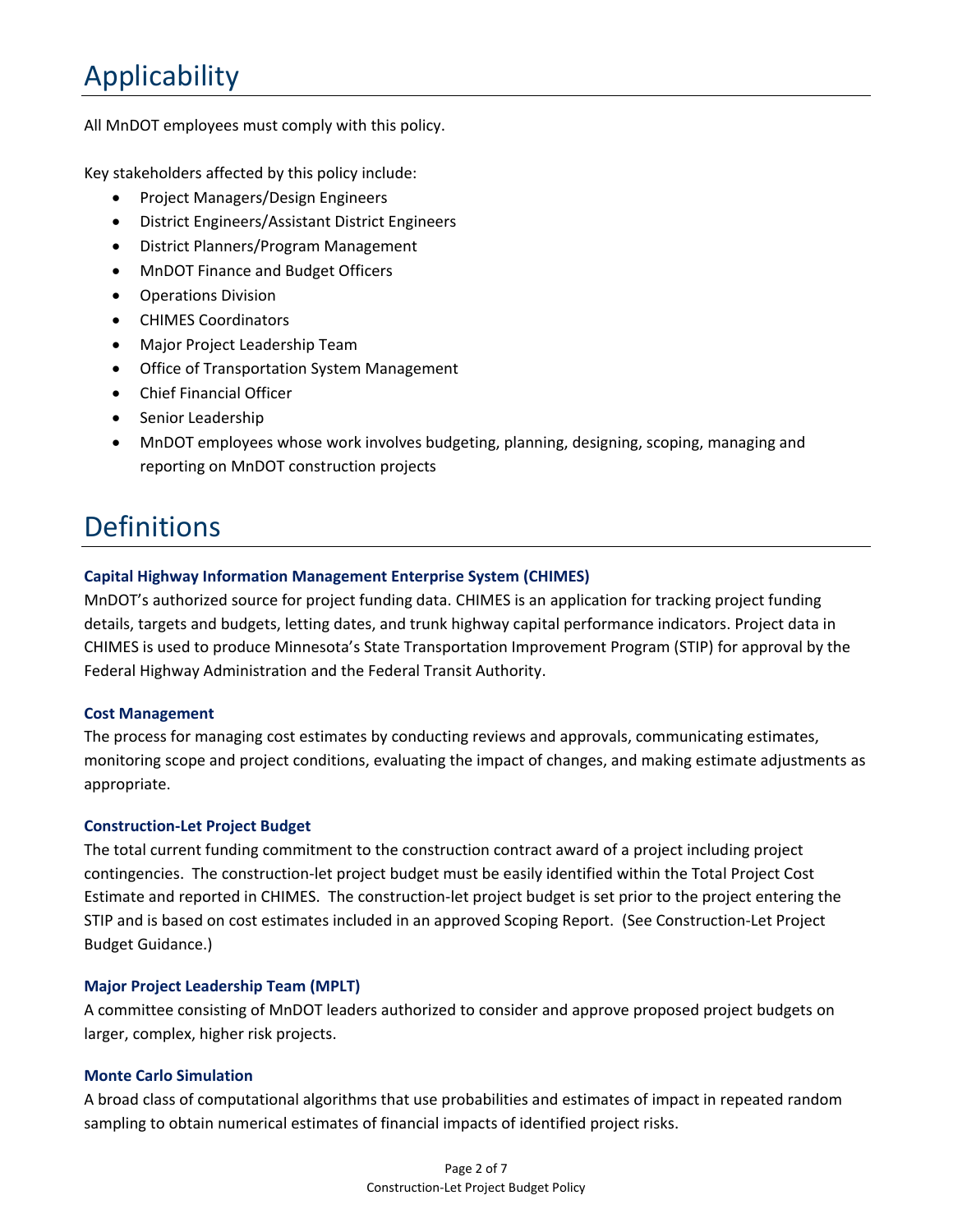### **Project Contingency**

An estimate of anticipated costs required to mitigate identified risks, the sum of which is added to, and a component of, the construction-let project budget.

### **Project Cost Estimate File**

A file that contains details about the basis of the project cost estimate and the backup calculations that support a construction-let project cost estimate and is maintained from the time a project is identified through construction.

### **Project Scoping**

The project development phase that defines the project requirements, needs, deficiencies, purpose and risk and includes activities such as traffic forecasting, surveys, preparation of environmental documentation, public involvement, identification of right-of-way and utilities, and application of the complete streets policy.

### **Risk**

A known or unknown event or condition that cannot be adequately defined or estimated with confidence at the time of preparing an estimate that may impact the project's schedule or budget.

### **Risk Analysis/Assessment**

Measuring the probability and consequences of risks and estimating their implications on project objectives. Risks are characterized by probability distributions of possible outcomes. This process uses quantitative techniques such as Monte Carlo simulation and decision tree analysis to determine the effects of the risk on the schedule and/or budget.

### **Scope Changes**

Changes in the project requirements or specifications on which the design is based. Examples may include changes to project limits, work types, or capacity factors such as traffic loads, vehicles per lane, safety, bridge types or hydraulics.

#### **State Transportation Improvement Program (STIP)**

A federally required document listing transportation projects using anticipated federal transportation dollars within a four-year window. This list of projects includes state and local transportation projects funded with federal highway or federal transit funds. Minnesota also includes most projects on the state trunk highway system regardless of funding source (federal or state). Rail, port, and aeronautics projects are included for information purposes. Refer to the [State Transportation Improvement](http://www.dot.state.mn.us/planning/program/stip.html) Program website for details.

### **Total Project Cost Estimate**

The Total Project Cost Estimate (TPCE) consists of the base estimate (the estimate for all known project costs at the time of the estimate) plus contingency (the amount that reflects the estimated costs of the remaining risks to the project). The TPCE includes construction-letting costs, plus other costs such as preliminary engineering, right-of-way, construction engineering and change orders (See the iHUB link to [Project Management\)](http://ihub.dot.state.mn.us/projectmanagement/cost.html).

## Responsibilities

### **Project Managers**

• Maintain and update the Project Cost Estimate File throughout the entire project development and delivery process.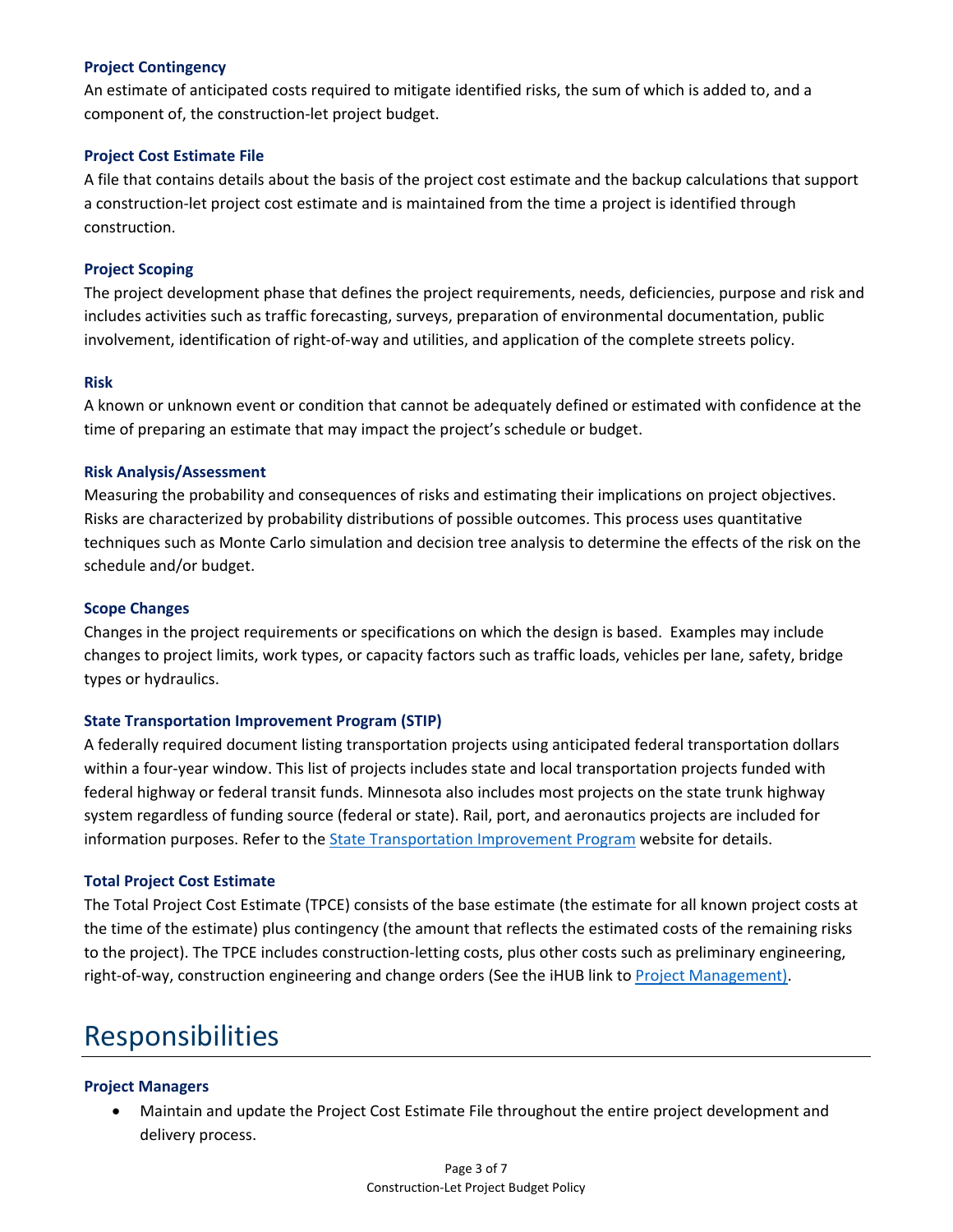- Submit construction-let project budget request to district leadership and the Major Project Leadership Team, when applicable, after scoping report and prior to entering the STIP.
- Conduct a quantitative risk analysis and maintain a current accurate risk register for each project.
- Develop a construction-let project budget recommendation based on scoping, cost estimation, schedule, and risk decisions.
- Ensure the Total Project Cost Estimate is complete and updated as project changes are adopted during project development.
- Under the direction of the District Engineer and in coordination with the CHIMES Coordinator, ensure that the construction-let project budget and all adjustments are entered into CHIMES.
- Request approval of a budget amendment if a construction-let budget change is necessary.
- Manage the project according to the approved construction-let budget and document changes.

### **District Engineer / Assistant District Engineer**

- Review the construction-let project budget recommendation from the Project Manager and, in consideration of the District's needs, set the construction-let project budget.
- Work with the Project Manager to set the original and any subsequent changes to scope, schedule, and construction-let project budget.
- Consider proposed budget amendments and approve or deny requests.
- Coordinate early and meaningfully with Tribal Nations for projects on or near a reservation. Involve project managers, planners, Tribal Relations, and/or the Major Projects Leadership Team, as needed.

### **District Planners / Program Management**

- Review all construction-let project budget recommendations for District/State program budget impacts.
- Include approved construction-let project budgets for projects into the District's portion of the STIP.

### **Operations Division and District Leadership**

- Assign construction-let project budget complexity rating as outlined in the Construction-Let Project Budget Guidance and adjust as needed.
- Coordinate response to moderate to significant changes in scope, schedule or construction-let project budget between District and Operations Division leadership.

### **Chimes Coordinator**

• At the direction of the District Engineer, enter and update construction-let project budget information and all adjustments in CHIMES.

### **Major Project Leadership Team**

- Review the construction-let project budget information and the recommendation from the District and ultimately set the construction-let project budget for major projects.
- Review and approve the original construction-let project budget, and any subsequent changes to scope, schedule, and budget as the project development process proceeds.

### **Office of Transportation System Management**

• Reconcile the sum of all construction-let project budgets and other uses of the annual construction appropriation in each year of the STIP to ensure spending commitments do not exceed the available appropriation.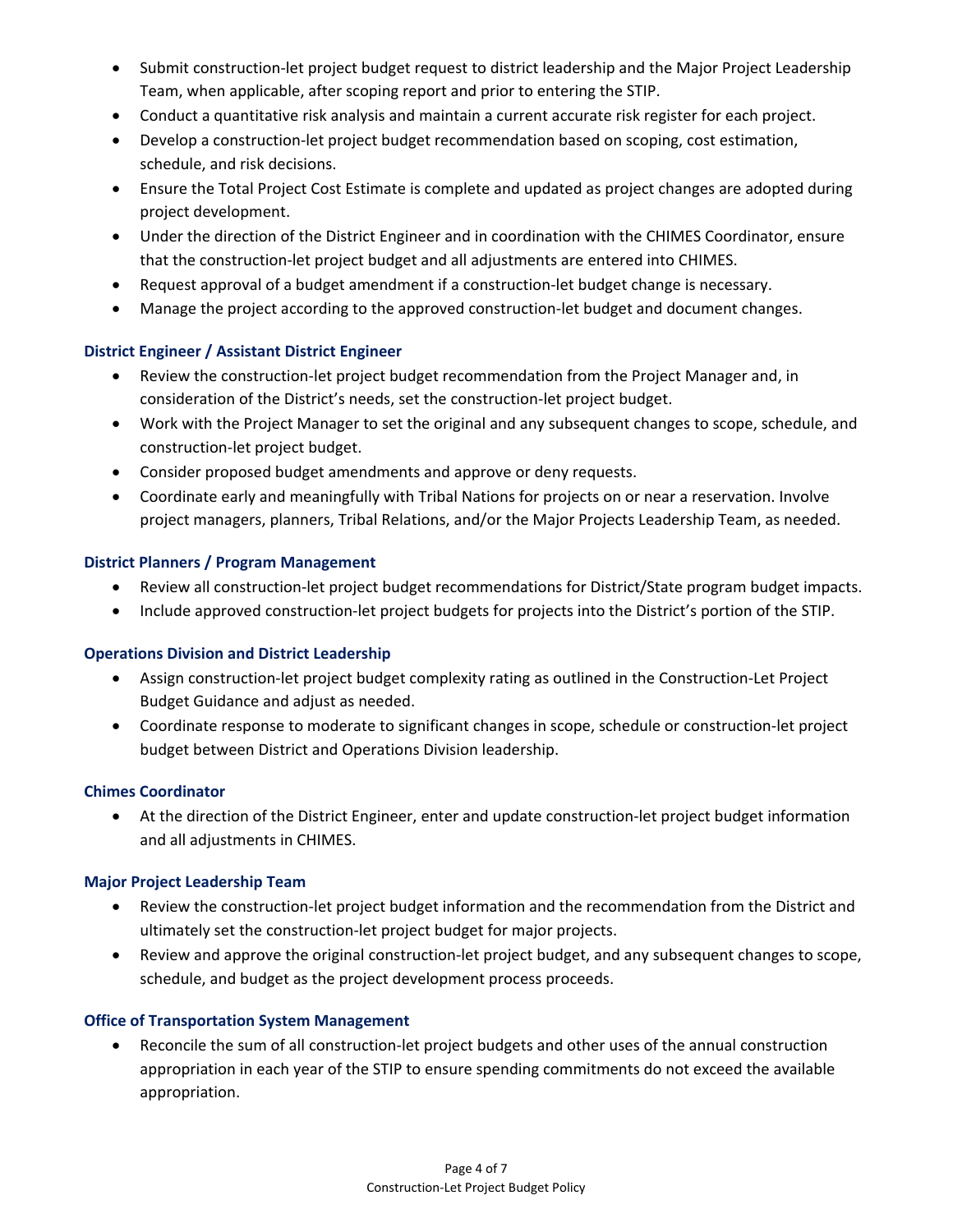### **Chief Financial Officer**

- Ensure that all necessary procedures exist for compliance with this policy.
- Review policy every year, or sooner as necessary, to ensure policy remains up-to-date.
- Ensure guidance associated with the policy remains current.
- Work with Policy Coordinator to revise policy and/or confirm its accuracy.
- Communicate policy revisions, reviews, and retirements to stakeholders.

## Resources & Related Information

### **Processes, Procedures, and Instructions**

• Construction-Let Project Budget Guidance

#### **Resources**

- [State Transportation Improvement Program](http://www.dot.state.mn.us/planning/program/stip.html)
- [Project Management](http://ihub.dot.state.mn.us/projectmanagement/cost.html) iHUB page
- MnDOT's [Policy Website](http://www.dot.state.mn.us/policy/index.html)

## History & Updates

#### Title: *Construction-Let Project Budget Policy (2020)*

| <b>Revision</b>          | <b>Date</b> | <b>Comments</b>         |
|--------------------------|-------------|-------------------------|
| <b>Initial Adoption</b>  | 2-15-2021   | Policy #FM026 effective |
| 1 <sup>st</sup> Revision |             |                         |
| 2 <sup>nd</sup> Revision |             |                         |
| 3rd Revision             |             |                         |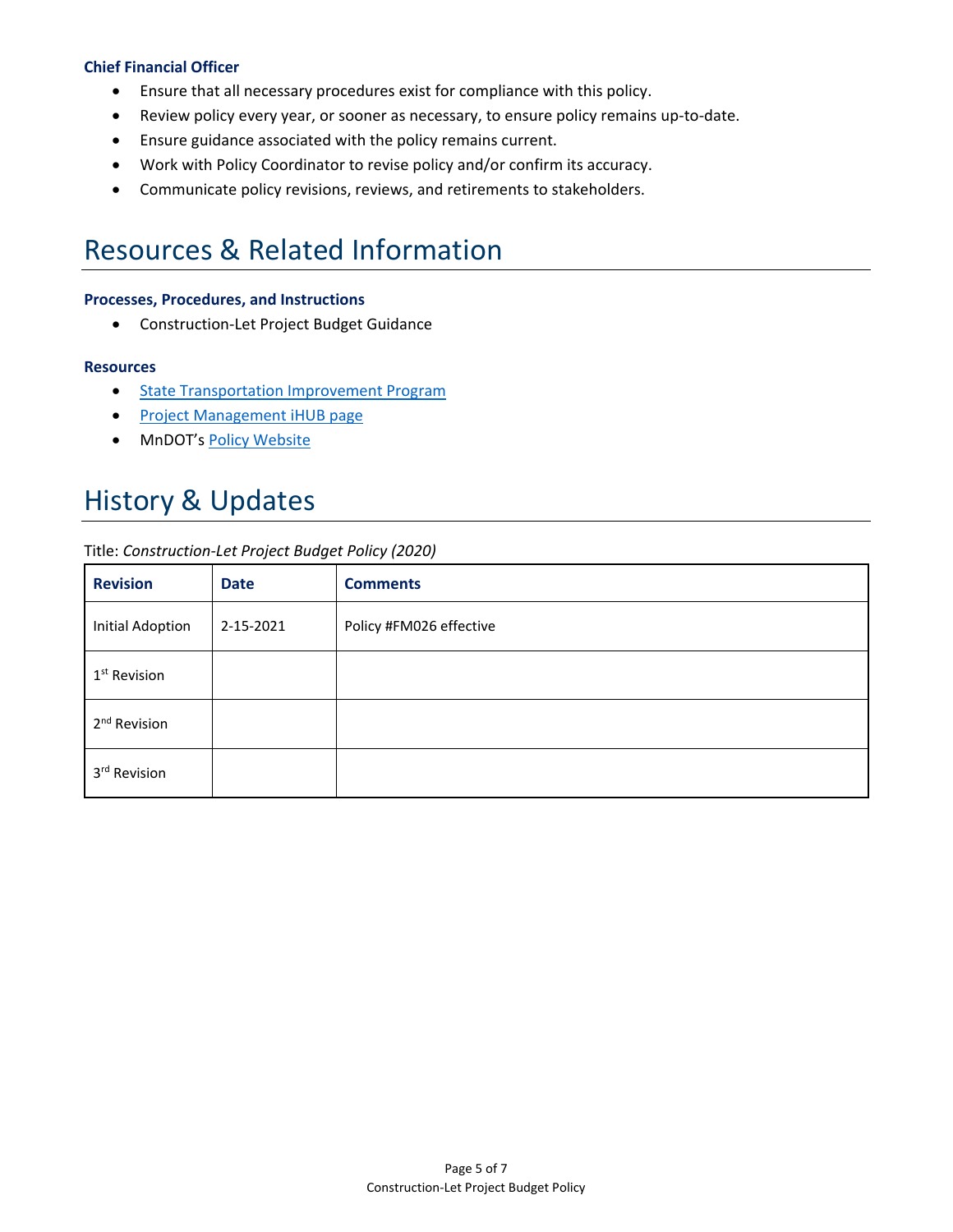## Authorization

| <b>Policy Owner:</b> |                                    |                                                                               |  |
|----------------------|------------------------------------|-------------------------------------------------------------------------------|--|
|                      | Kristi                             | Digitally signed by Kristi<br>Schroedl<br>Date: 2021.01.27                    |  |
| Signature: _____     | Schroedl                           | 15:52:01 -06'00'                                                              |  |
|                      |                                    |                                                                               |  |
|                      |                                    |                                                                               |  |
|                      |                                    | <b>Governance Committee</b> has reviewed this policy and recommends approval: |  |
|                      |                                    |                                                                               |  |
|                      |                                    |                                                                               |  |
|                      |                                    |                                                                               |  |
|                      | <b>Responsible Senior Officer:</b> |                                                                               |  |
|                      |                                    |                                                                               |  |
|                      |                                    |                                                                               |  |
|                      |                                    |                                                                               |  |
|                      | <b>Responsible Senior Officer:</b> |                                                                               |  |
|                      |                                    |                                                                               |  |
|                      |                                    |                                                                               |  |
| Date:                |                                    |                                                                               |  |